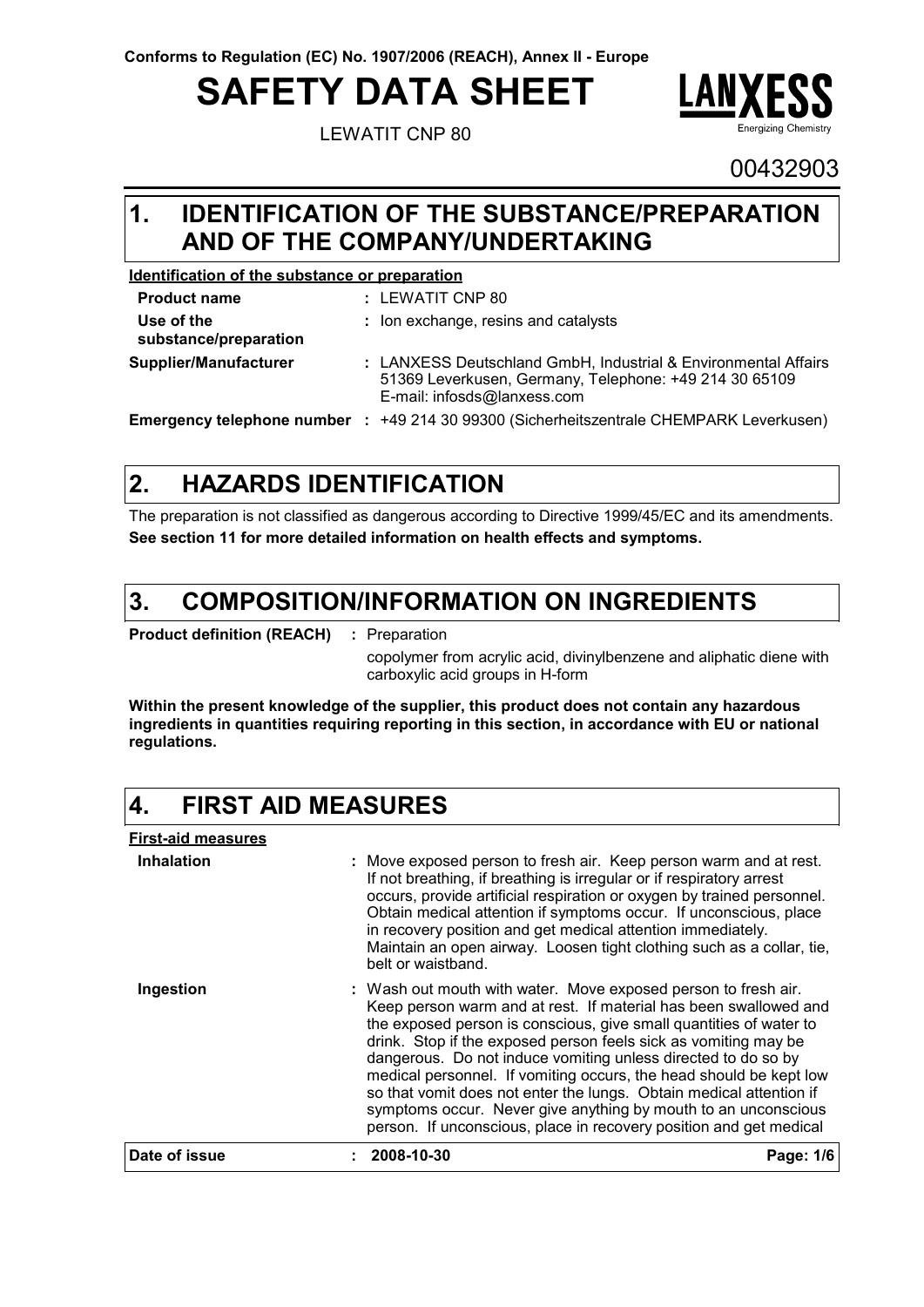| <b>LEWATIT CNP 80</b> | 00432903/1                                                                                                                                                                                                                                       |
|-----------------------|--------------------------------------------------------------------------------------------------------------------------------------------------------------------------------------------------------------------------------------------------|
|                       | attention immediately. Maintain an open airway. Loosen tight<br>clothing such as a collar, tie, belt or waistband.                                                                                                                               |
| <b>Skin contact</b>   | : Flush contaminated skin with plenty of water. Remove<br>contaminated clothing and shoes. Obtain medical attention if<br>symptoms occur. Wash clothing before reuse. Clean shoes<br>thoroughly before reuse.                                    |
| Eye contact           | : Immediately flush eyes with plenty of water, occasionally lifting the<br>upper and lower eyelids. Check for and remove any contact lenses.<br>Continue to rinse for at least 10 minutes. Get medical attention if<br><i>irritation occurs.</i> |

**See section 11 for more detailed information on health effects and symptoms.**

# **5. FIRE-FIGHTING MEASURES**

| <b>Extinguishing media</b>                               |                                                                                                                                                                                                   |
|----------------------------------------------------------|---------------------------------------------------------------------------------------------------------------------------------------------------------------------------------------------------|
| <b>Suitable</b>                                          | : In case of fire, use water spray (fog), foam, dry chemical or $CO2$ .                                                                                                                           |
| Not suitable                                             | : None known.                                                                                                                                                                                     |
| Special exposure hazards                                 | : No specific fire or explosion hazard.                                                                                                                                                           |
|                                                          | Promptly isolate the scene by removing all persons from the vicinity<br>of the incident if there is a fire. No action shall be taken involving<br>any personal risk or without suitable training. |
| <b>Hazardous combustion</b><br>products                  | : Decomposition products may include the following materials:<br>carbon oxides                                                                                                                    |
| <b>Special protective</b><br>equipment for fire-fighters | : Fire-fighters should wear appropriate protective equipment and self-<br>contained breathing apparatus (SCBA) with a full face-piece<br>operated in positive pressure mode.                      |

# **6. ACCIDENTAL RELEASE MEASURES**

| <b>Personal precautions</b> | : No action shall be taken involving any personal risk or without<br>suitable training. Keep unnecessary and unprotected personnel<br>from entering. Provide adequate ventilation. Put on appropriate<br>personal protective equipment (see section 8). Hazard of slipping on<br>spilt product.                                                         |
|-----------------------------|---------------------------------------------------------------------------------------------------------------------------------------------------------------------------------------------------------------------------------------------------------------------------------------------------------------------------------------------------------|
|                             | <b>Environmental precautions</b> : Avoid dispersal of spilt material and runoff and contact with soil,<br>waterways, drains and sewers. Inform the relevant authorities if the<br>product has caused environmental pollution (sewers, waterways, soil<br>or air).                                                                                       |
| Large spill                 | : Move containers from spill area. Prevent entry into sewers, water<br>courses, basements or confined areas. Vacuum or sweep up<br>material and place in a designated, labelled waste container.<br>Dispose of via a licensed waste disposal contractor. Note: see<br>section 1 for emergency contact information and section 13 for<br>waste disposal. |
| <b>Small spill</b>          | : Move containers from spill area. Vacuum or sweep up material and<br>place in a designated, labelled waste container. Dispose of via a<br>licensed waste disposal contractor.                                                                                                                                                                          |

| Date of issue | 2008-10-30 | Page: 2/6 |
|---------------|------------|-----------|
|               |            |           |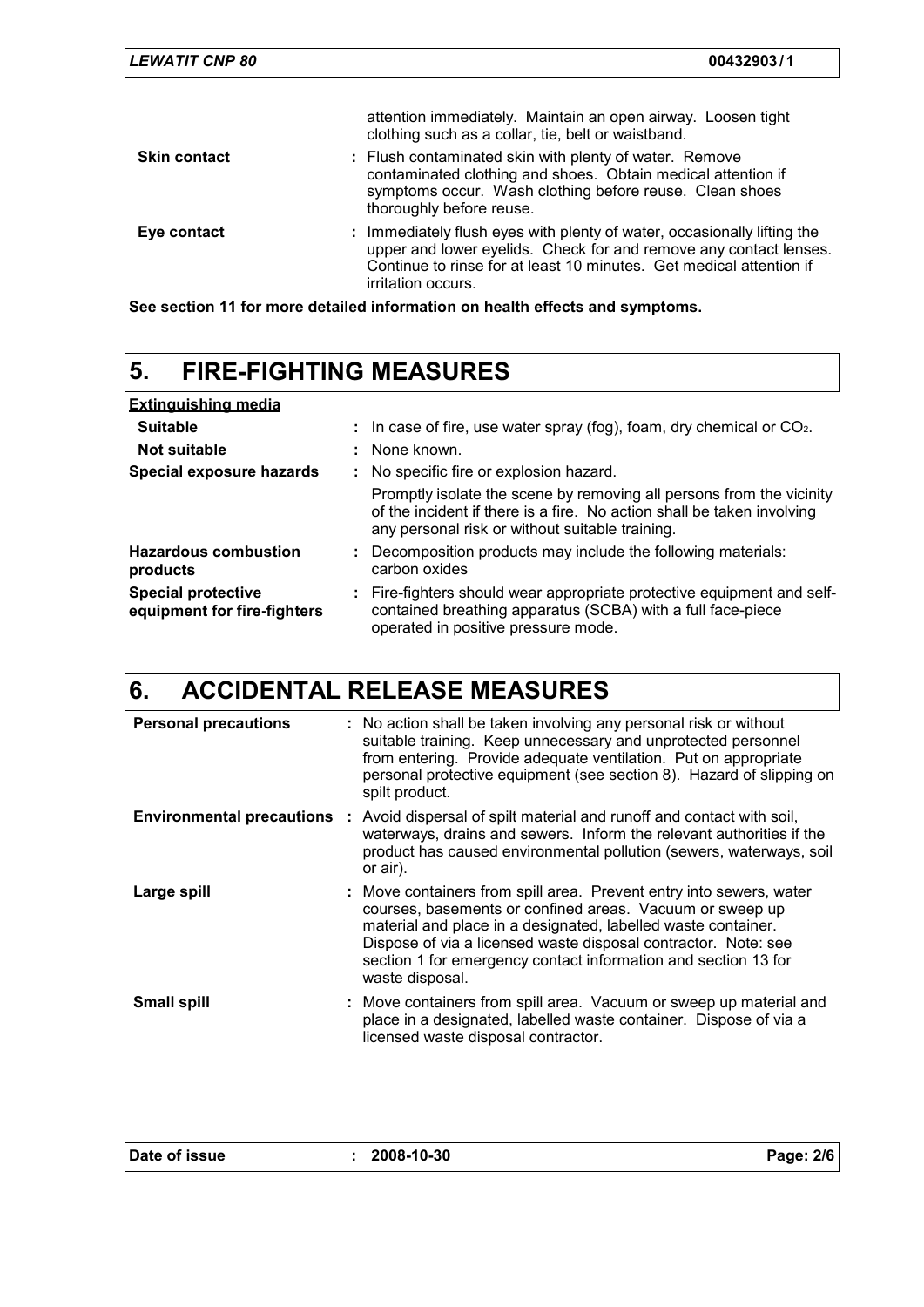## **7. HANDLING AND STORAGE**

| <b>Handling</b>            | : Put on appropriate personal protective equipment (see section 8).<br>Eating, drinking and smoking should be prohibited in areas where<br>this material is handled, stored and processed. Workers should<br>wash hands and face before eating, drinking and smoking. Do not<br>ingest. Avoid contact with eyes, skin and clothing. Keep in the<br>original container or an approved alternative made from a<br>compatible material, kept tightly closed when not in use. Empty<br>containers retain product residue and can be hazardous.                                                              |
|----------------------------|---------------------------------------------------------------------------------------------------------------------------------------------------------------------------------------------------------------------------------------------------------------------------------------------------------------------------------------------------------------------------------------------------------------------------------------------------------------------------------------------------------------------------------------------------------------------------------------------------------|
| <b>Storage</b>             | : Store between the following temperatures: -20 to $40^{\circ}$ C (-4 to<br>104°F). Store in accordance with local regulations. Store in original<br>container protected from direct sunlight in a dry, cool and well-<br>ventilated area, away from incompatible materials (see section 10)<br>and food and drink. Keep container tightly closed and sealed until<br>ready for use. Containers that have been opened must be carefully<br>resealed and kept upright to prevent leakage. Do not store in<br>unlabelled containers. Use appropriate containment to avoid<br>environmental contamination. |
| <b>Packaging materials</b> |                                                                                                                                                                                                                                                                                                                                                                                                                                                                                                                                                                                                         |
| Recommended                | : Use original container.                                                                                                                                                                                                                                                                                                                                                                                                                                                                                                                                                                               |
| <b>Remarks</b>             | Take precautionary measures against electrostatic discharges. Do<br>not allow to dry out.                                                                                                                                                                                                                                                                                                                                                                                                                                                                                                               |

# **8. EXPOSURE CONTROLS/PERSONAL PROTECTION**

| <b>Exposure limit values</b>                | : Not available.                                                                                                                                                                                                                                                                                                                                                                                                                                                                                                                |
|---------------------------------------------|---------------------------------------------------------------------------------------------------------------------------------------------------------------------------------------------------------------------------------------------------------------------------------------------------------------------------------------------------------------------------------------------------------------------------------------------------------------------------------------------------------------------------------|
| <b>Recommended monitoring</b><br>procedures | : If this product contains ingredients with exposure limits, personal,<br>workplace atmosphere or biological monitoring may be required to<br>determine the effectiveness of the ventilation or other control<br>measures and/or the necessity to use respiratory protective<br>equipment. Reference should be made to European Standard EN<br>689 for methods for the assessment of exposure by inhalation to<br>chemical agents and national guidance documents for methods for<br>the determination of hazardous substances. |
| <b>Risk management measures</b>             |                                                                                                                                                                                                                                                                                                                                                                                                                                                                                                                                 |
| Occupational exposure controls              |                                                                                                                                                                                                                                                                                                                                                                                                                                                                                                                                 |
| <b>Technical measures</b>                   | : If this product contains ingredients with exposure limits, use process<br>enclosures, local exhaust ventilation or other engineering controls to<br>keep worker exposure below any recommended or statutory limits.                                                                                                                                                                                                                                                                                                           |
| <b>Personal protection measures</b>         |                                                                                                                                                                                                                                                                                                                                                                                                                                                                                                                                 |
| <b>Respiratory protection</b>               | : Use a properly fitted, air-purifying or air-fed respirator complying<br>with an approved standard if a risk assessment indicates this is<br>necessary. Respirator selection must be based on known or<br>anticipated exposure levels, the hazards of the product and the safe<br>working limits of the selected respirator.                                                                                                                                                                                                   |

| Date of issue | 2008-10-30 | Page: 3/6 |
|---------------|------------|-----------|
|               |            |           |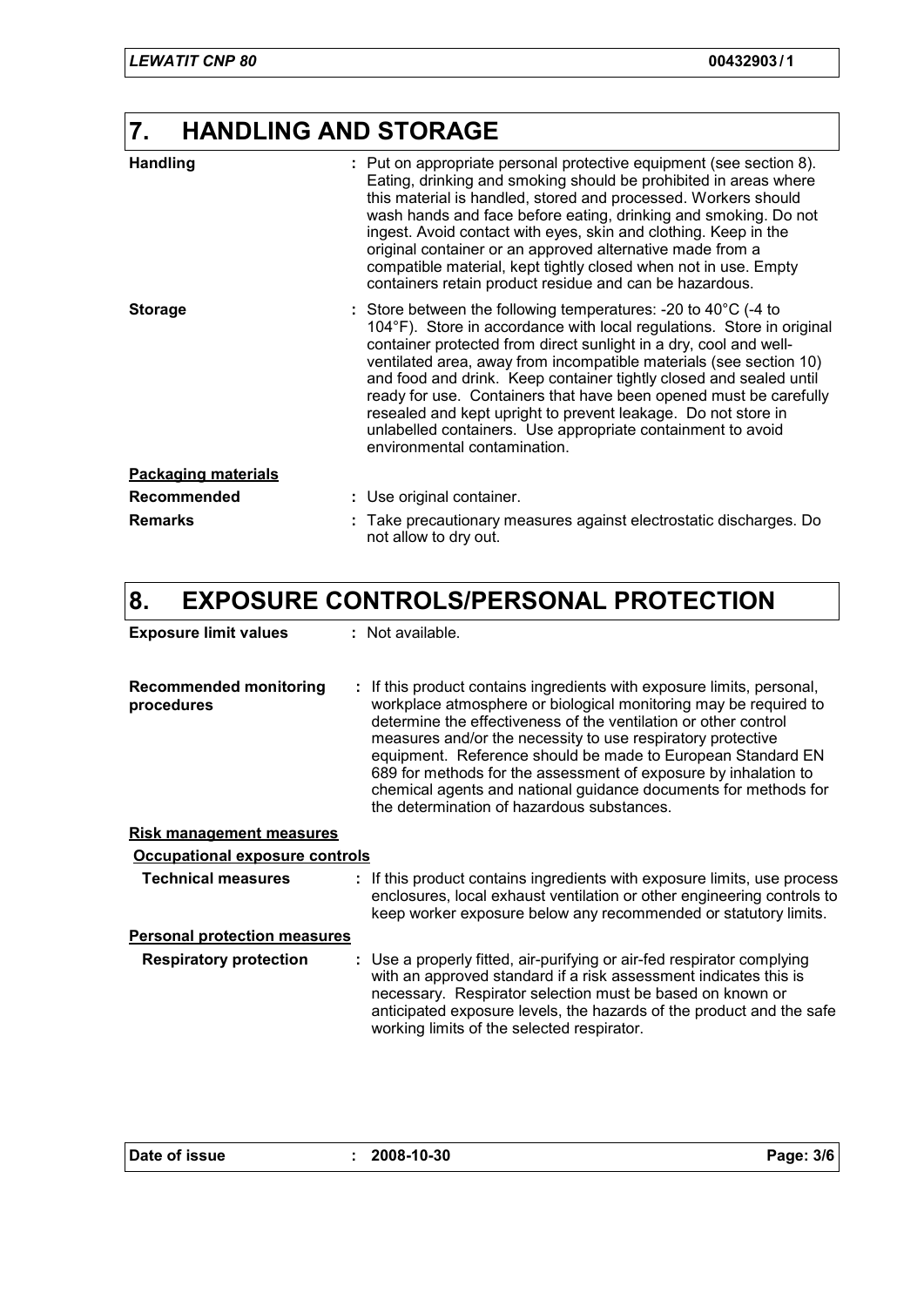| <b>LEWATIT CNP 80</b>                  | 00432903/1                                                                                                                                                                                                                                                                                                                                                                                                                                             |
|----------------------------------------|--------------------------------------------------------------------------------------------------------------------------------------------------------------------------------------------------------------------------------------------------------------------------------------------------------------------------------------------------------------------------------------------------------------------------------------------------------|
| <b>Hand protection</b>                 | : Chemical-resistant, impervious gloves complying with an approved<br>standard should be worn at all times when handling chemical<br>products if a risk assessment indicates this is necessary. After<br>contamination with product change the gloves immediately and<br>dispose of them according to relevant national and local regulations<br><1 hours (breakthrough time): Polyvinyl chloride - PVC, Nitrile<br>rubber - NBR, Polychloroprene - CR |
| Eye protection                         | : Safety eyewear complying with an approved standard should be<br>used when a risk assessment indicates this is necessary to avoid<br>exposure to liquid splashes, mists, gases or dusts.<br>Recommended: safety glasses with side-shields                                                                                                                                                                                                             |
| <b>Skin protection</b>                 | : Personal protective equipment for the body should be selected<br>based on the task being performed and the risks involved and<br>should be approved by a specialist before handling this product.<br>Recommended: Wear protective clothing.                                                                                                                                                                                                          |
| Hygiene measures                       | : Wash hands, forearms and face thoroughly after handling chemical<br>products, before eating, smoking and using the lavatory and at the<br>end of the working period. Appropriate techniques should be used<br>to remove potentially contaminated clothing. Wash contaminated<br>clothing before reusing. Ensure that eyewash stations and safety<br>showers are close to the workstation location.                                                   |
| <b>Environmental exposure controls</b> |                                                                                                                                                                                                                                                                                                                                                                                                                                                        |
| <b>Technical measures</b>              | : Emissions from ventilation or work process equipment should be                                                                                                                                                                                                                                                                                                                                                                                       |

| <b>Technical measures</b> | : Emissions from ventilation or work process equipment should be<br>checked to ensure they comply with the requirements of<br>environmental protection legislation. In some cases, fume<br>scrubbers, filters or engineering modifications to the process<br>equipment will be necessary to reduce emissions to acceptable<br>levels. |
|---------------------------|---------------------------------------------------------------------------------------------------------------------------------------------------------------------------------------------------------------------------------------------------------------------------------------------------------------------------------------|
|---------------------------|---------------------------------------------------------------------------------------------------------------------------------------------------------------------------------------------------------------------------------------------------------------------------------------------------------------------------------------|

#### **PHYSICAL AND CHEMICAL PROPERTIES 9.**

| <b>General information</b>                             |                                                    |  |  |  |
|--------------------------------------------------------|----------------------------------------------------|--|--|--|
| <b>Appearance</b>                                      |                                                    |  |  |  |
| <b>Physical state</b>                                  | : Solid. [beads]                                   |  |  |  |
| Colour                                                 | : Beige. to Grey. opaque                           |  |  |  |
| Odour                                                  | : Characteristic.                                  |  |  |  |
| Important health, safety and environmental information |                                                    |  |  |  |
| рH                                                     | : 5 to 7 [Conc. (% w/w): 10%]                      |  |  |  |
| <b>Density</b>                                         | : 1.18 kg/L (20 °C)                                |  |  |  |
| <b>Bulk density</b>                                    | : 750 to 850 kg/m <sup>3</sup>                     |  |  |  |
| <b>Solubility</b>                                      | : Insoluble in the following materials: cold water |  |  |  |
| Ignition temperature:                                  | $\therefore$ >250°C                                |  |  |  |

# **10. STABILITY AND REACTIVITY**

| Date of issue                                  | 2008-10-30                                                                                                                                         | Page: 4/6 |
|------------------------------------------------|----------------------------------------------------------------------------------------------------------------------------------------------------|-----------|
| <b>Hazardous decomposition</b><br>products     | : Under normal conditions of storage and use, hazardous<br>decomposition products should not be produced.                                          |           |
| <b>Stability</b><br><b>Conditions to avoid</b> | : The product is stable.<br>: Contact with strong oxidising agents may cause hazardous<br>reactions. No hazardous reactions when used as directed. |           |
|                                                |                                                                                                                                                    |           |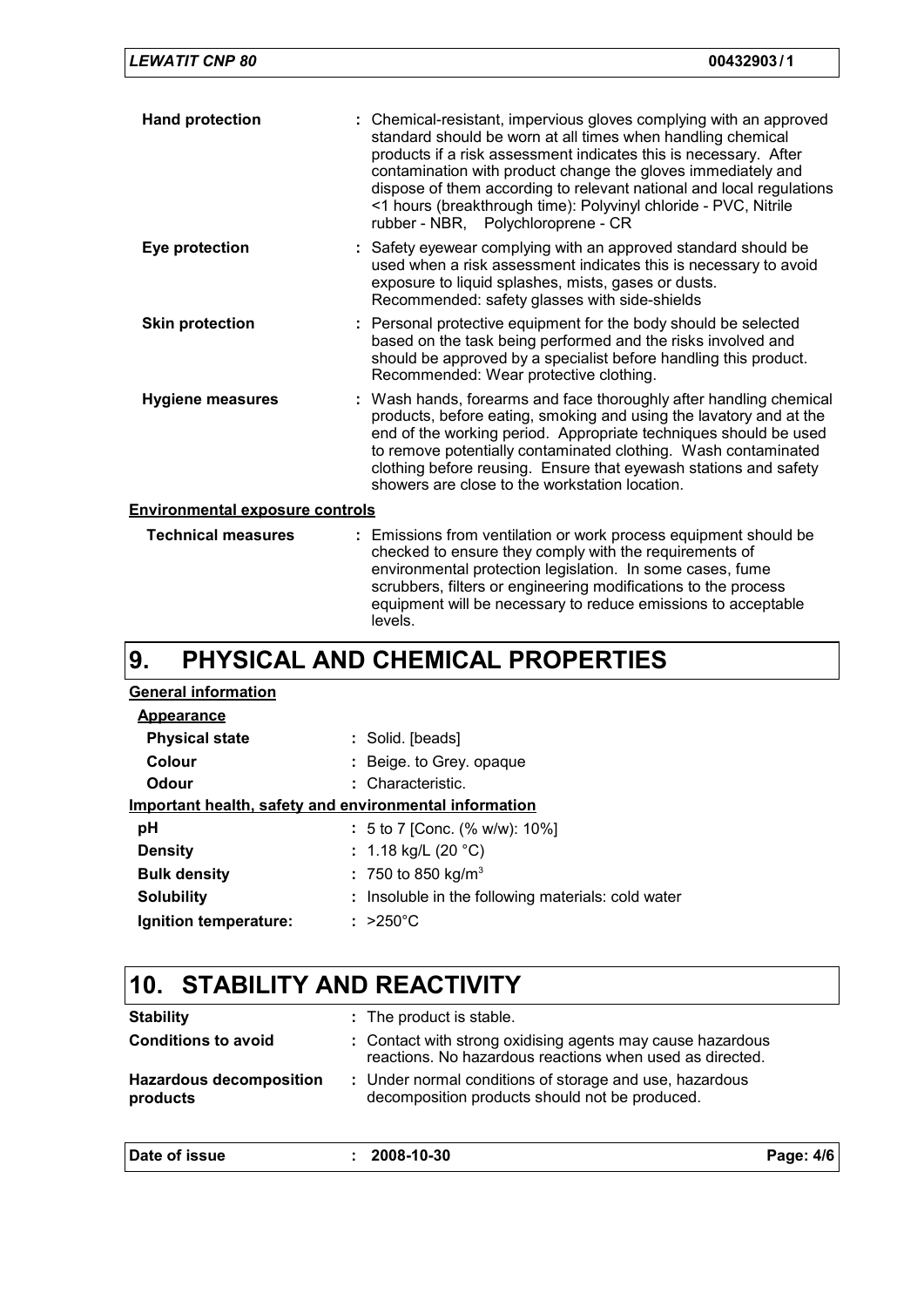### **11. TOXICOLOGICAL INFORMATION**

#### **Acute toxicity**

| <b>Product/ingredient</b><br>name     | Result                     | <b>Species</b> | <b>Dose</b>    | <b>Exposure</b>          | Test                     |  |
|---------------------------------------|----------------------------|----------------|----------------|--------------------------|--------------------------|--|
| LEWATIT CNP 80                        | *<br>LD50<br>Oral          | Rat            | >5000<br>mg/kg | $\overline{\phantom{0}}$ | $\overline{\phantom{a}}$ |  |
| *Test results on an analogous product |                            |                |                |                          |                          |  |
| <b>Irritation/Corrosion</b>           |                            |                |                |                          |                          |  |
| <b>Skin</b>                           | : Non-irritating, Rabbit.* |                |                |                          |                          |  |
| <b>Eyes</b>                           | : Non-irritating, Rabbit.* |                |                |                          |                          |  |

## **12. ECOLOGICAL INFORMATION**

**Remarks :**

The product is insoluble in water. Therefore, ecological tests have not been conducted.

### **13. DISPOSAL CONSIDERATIONS**

| <b>Methods of disposal</b> | : Examine possibilities for re-utilisation. Product residues and<br>uncleaned empty containers should be packaged, sealed, labelled,<br>and disposed of or recycled according to relevant national and local<br>regulations. Where large quantities are concerned, consult the<br>supplier. When uncleaned empty containers are passed on, the<br>recipient must be warned of any possible hazard that may be<br>caused by residues. For disposal within the EC, the appropriate<br>code according to the European Waste List (EWL) should be used.<br>It is among the tasks of the polluter to assign the waste to waste<br>codes specific to industrial sectors and processes according to the<br>European Waste List (EWL). |
|----------------------------|--------------------------------------------------------------------------------------------------------------------------------------------------------------------------------------------------------------------------------------------------------------------------------------------------------------------------------------------------------------------------------------------------------------------------------------------------------------------------------------------------------------------------------------------------------------------------------------------------------------------------------------------------------------------------------------------------------------------------------|
| Hazardous waste            | Within the present knowledge of the supplier, this product is not                                                                                                                                                                                                                                                                                                                                                                                                                                                                                                                                                                                                                                                              |

Within the present knowledge of the supplier, this product is not regarded as hazardous waste, as defined by EU Directive 91/689/EEC. **Hazardous waste :**

| 14.<br><b>Regulation</b> | <b>UN</b><br>number      | <b>TRANSPORT INFORMATION</b><br>Proper shipping name | <b>Class</b> | <b>PG</b>                | Label                    | <b>Additional</b><br>information |
|--------------------------|--------------------------|------------------------------------------------------|--------------|--------------------------|--------------------------|----------------------------------|
| <b>ADR/RID</b>           | $\overline{\phantom{0}}$ | ۰                                                    |              | ٠                        | ٠                        | Not regulated.                   |
| <b>GGVSE</b>             | -                        | $\qquad \qquad \blacksquare$                         |              | $\overline{\phantom{0}}$ | $\overline{\phantom{0}}$ | Not regulated.                   |
| <b>ADNR</b>              | $\overline{\phantom{0}}$ |                                                      |              | $\overline{\phantom{0}}$ | $\qquad \qquad$          | Not regulated.                   |
| Date of issue            |                          | 2008-10-30                                           |              |                          |                          | Page: 5/6                        |